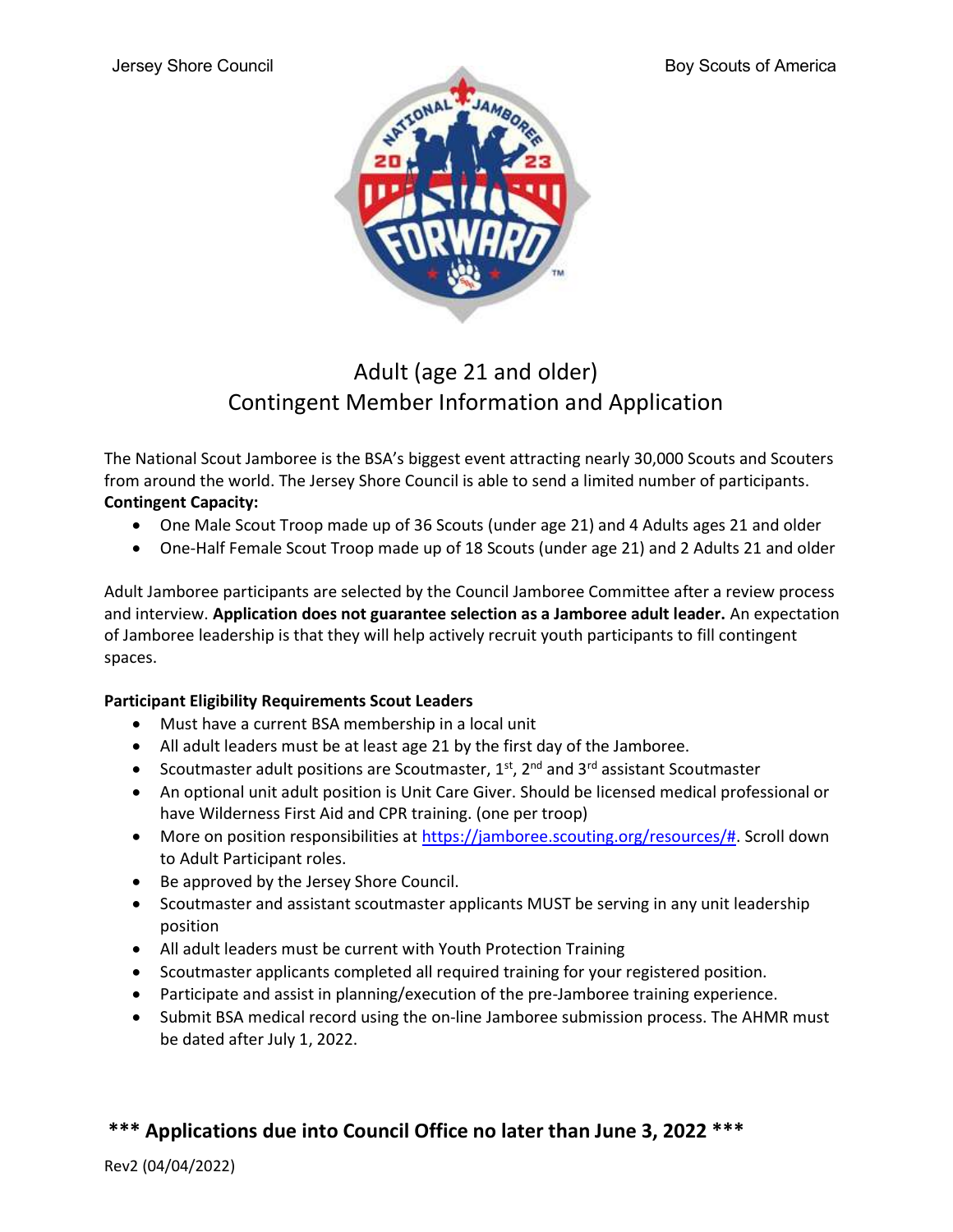### Jamboree Cost

The current estimated Jamboree cost is \$2,200. The Council Jamboree committee does their best to deliver value when planning for the Jamboree, however, there are costs that are beyond the control of the Jersey Shore Council. For example, transportation contracts cannot be signed until much closer to the actual Jamboree departure date and prices may change. Costs may also be affected if the Jamboree contingent of one- and one-half Troops is less than full.

Participants will be provided a payment schedule. Failure to comply with financial obligations may cause the participant to be moved onto a waiting list. It is important that this schedule be followed so that the Council can meet its financial commitments related to the Jamboree. Jamboree scholarships may become available and information will be provided at a later date.

### Refunds

Planning the Jamboree is very detailed. Payments for the Jamboree, transportation and related costs are made months before the actual trip and are often non-refundable. Fees paid are refundable until the Jersey Shore Council begins making payments towards the participants Jamboree experience. A refund is then equal to the total fees paid by the participant minus expenses related to contractual agreements made on the participants' behalf. If another Scout is available from the alternate list to take a dropouts' place, a full refund will be made upon the alternate paying up to date with his fees. Fees paid by alternates who do not make it onto the contingent roster are 100% refundable. Refund requests must be made in writing.

### Jamboree Unit Meetings and Shakedown

Once formed, each Jamboree unit will schedule regular meetings to plan for various aspects of the Jamboree and to keep Scouts and parents informed. Attendance at these meetings is required. Prior to the Jamboree the council will conduct a shakedown. This event is to provide Jamboree units with required pre-Jamboree training and to prepare participants for the Jamboree experience. The exact date, times, and location will be provided at a later time. Attendance at the Jamboree Shakedown is mandatory.

### Jamboree Codes of Conduct

Both a 2023 Jamboree and Jersey Shore Council Code of Conduct will be provided outlining participant expectations and requirements. Above all else, the Scout Oath and Law guide Jamboree participation. Failure to follow the rules outlined in each Code of Conduct may result in a participant being dismissed from the Jamboree contingent and the Jamboree at their own expense under parent/guardian supervision. Dismissal is not grounds for a refund.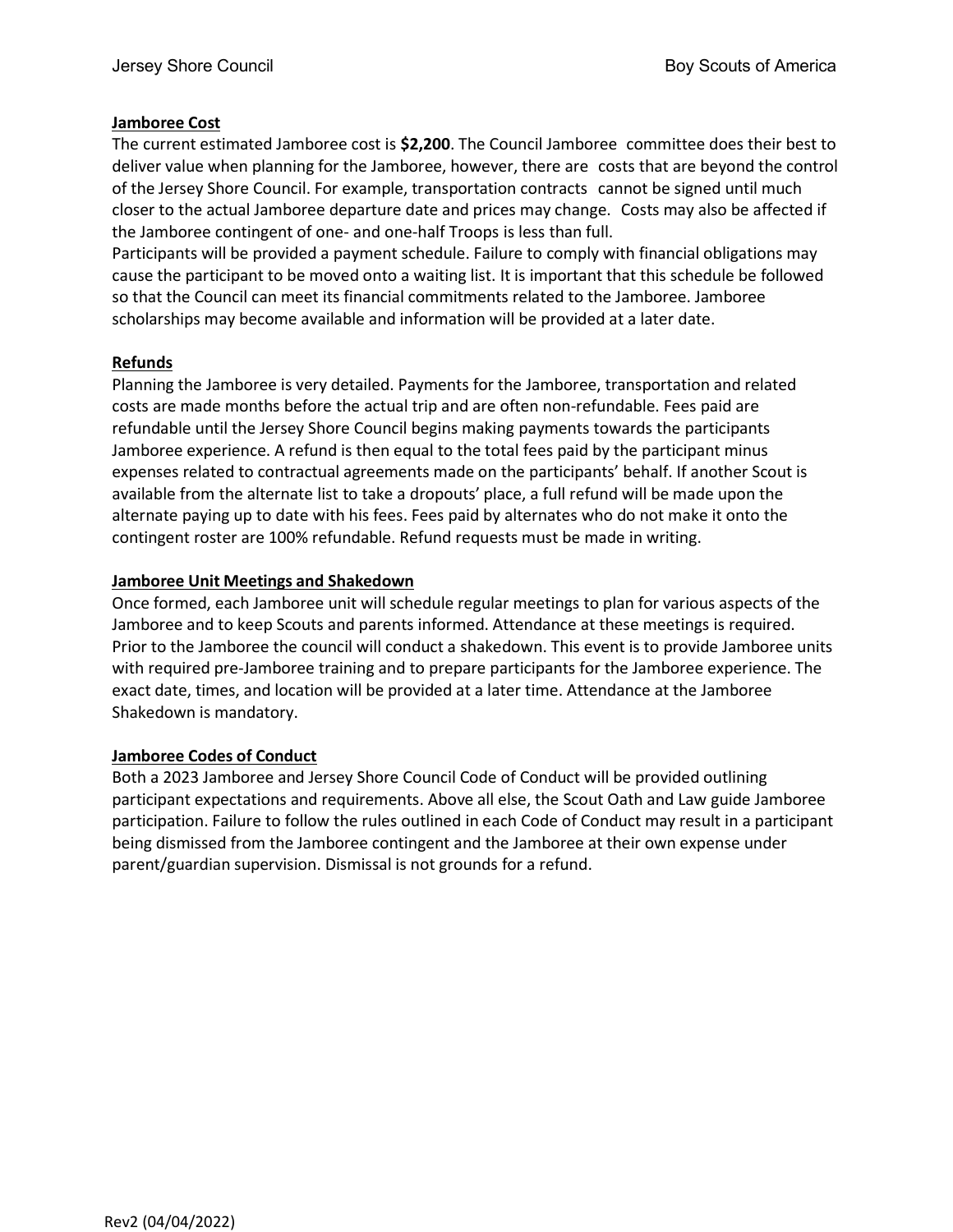## 2023 National Scout Jamboree

### Adult Registration Form – Due in Council by June 3, 2022

Registration for the Jamboree will be a three-step process:

1. Fill out the form below

- email to michelle.petrosino@scouting.org
- Or mail the form to:

Jersey Shore Council Attn Michelle Petrosino 1518 Ridgeway Rd. Toms River, NJ 08755

2. If selected as a Jamboree Leader, you will be provided a URL to register online with the National Jamboree. Print your confirmation and submit with step 3

- 3. Register Online at the Jersey Shore Council with a \$400 deposit
- at https://www.jerseyshorescouts.org/

### Adult Information:

| Full Name:                            | Birth Date (MM/DD/YYYY): National Assembly Property of the Material Assembly |             |
|---------------------------------------|------------------------------------------------------------------------------|-------------|
| Email:                                | Phone:                                                                       |             |
| Address: ____________________________ | City: ________________________                                               | State: Zip: |
| <b>Registered Position:</b>           | Circle One: Troop/Crew Number:                                               |             |

\_\_\_\_\_\_\_\_\_\_\_\_\_\_\_\_\_\_\_\_\_\_\_\_\_\_\_\_\_\_\_\_\_\_\_\_\_\_\_\_\_\_\_\_\_\_\_\_\_\_\_\_\_\_\_\_\_\_\_\_\_\_\_\_\_\_\_\_\_\_\_\_\_\_\_\_\_\_\_\_\_\_\_\_\_\_\_

\_\_\_\_\_\_\_\_\_\_\_\_\_\_\_\_\_\_\_\_\_\_\_\_\_\_\_\_\_\_\_\_\_\_\_\_\_\_\_\_\_\_\_\_\_\_\_\_\_\_\_\_\_\_\_\_\_\_\_\_\_\_\_\_\_\_\_\_\_\_\_\_\_\_\_\_\_\_\_\_\_\_\_\_\_\_\_

Briefly list completed training for the position you are applying for:

### Are there any other factors that the Jamboree Committee should consider?

I am applying for the following Leadership Position (Check One): \_\_\_\_\_\_ Scoutmaster \_\_\_\_\_\_ 1st ASM \_\_\_\_\_2nd ASM \_\_\_\_\_3rd ASM \_\_\_\_\_ Unit Care Giver

### Please Review and Initial Your Understanding of Each Statement Below:

\_\_\_\_\_ I understand that application is not a guarantee of selection as a Jamboree Contingent Leader. If selected I will complete Registration Step # 2 and #3

\_\_\_\_\_ I will meet the eligibility requirements including required BSA registration, training, age and medical requirements as outlined for the Jamboree.

\_\_\_\_\_ I will meet my financial obligations as a member of the Council Jamboree Contingent.

\_\_\_\_\_ I agree to abide by the 2023 Jamboree and Jersey Shore Council Codes of Conduct and understand that violation of these guidelines may result in my dismissal from the Jamboree at my own expense.

\_\_\_\_\_ I have read and understand the refund policy as outlined for the Jamboree.

\_\_\_\_\_ I will attend and participate in Jamboree Unit Meetings, the Jamboree Shakedown and Jamboree Committee meetings as required.

Applicant Signature:  $\Box$  and  $\Box$   $\Box$  Date:  $\Box$  Date:  $\Box$